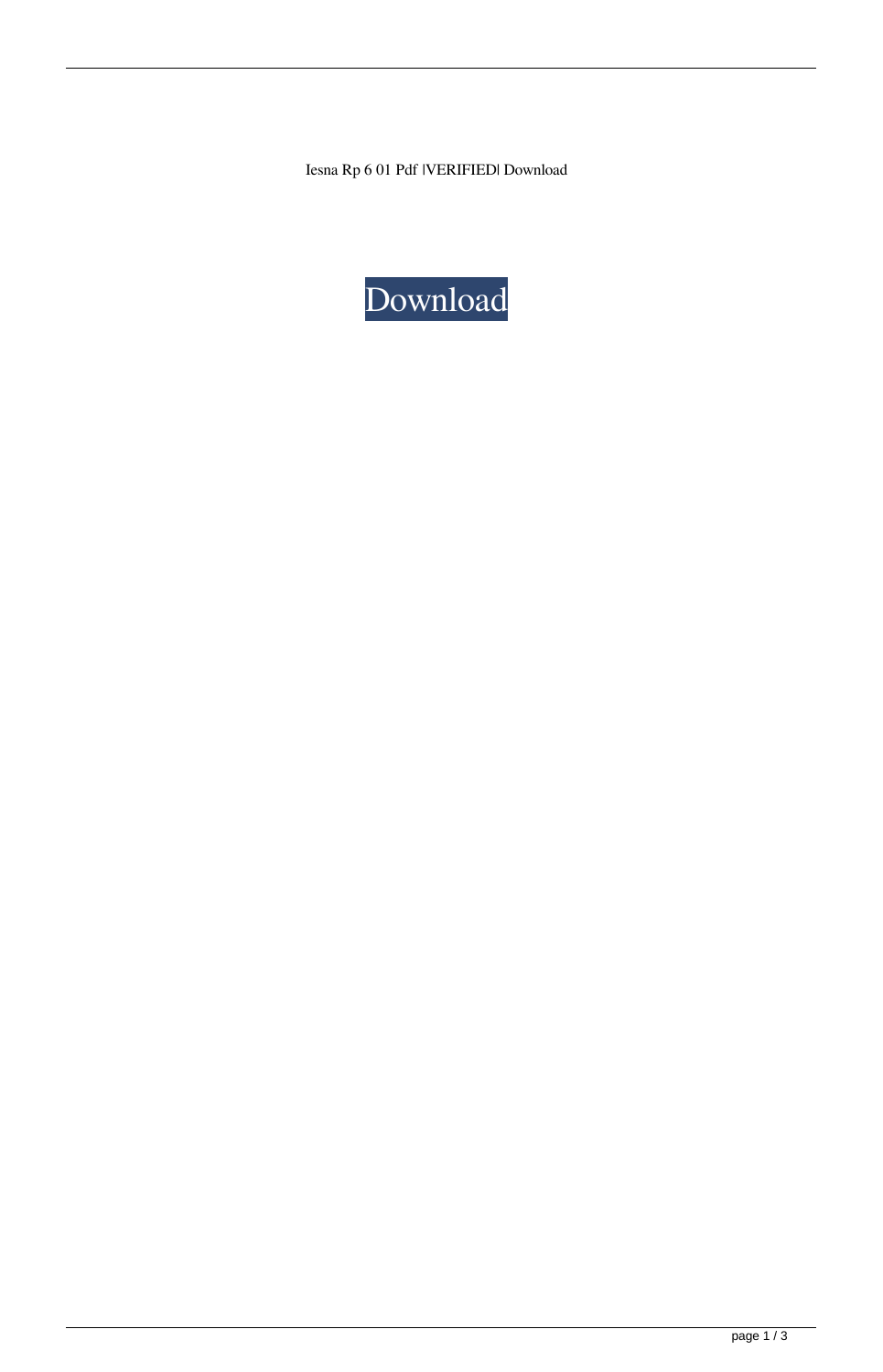. The IESNA RP-6-08 is known as the IESNA Standards for Golf Courses. This document is available online as a downloadable pdf only. This document is available on the IESNA website. The. Iesna RP-6-01 has been moved to: iesna.org/other/GESNA/Lighting\_RP\_6-01. The IESNA RP-6-01 standard is intended to describe the fundamental characteristics of sports and recreational area lighting. IESNA RP 6 01 Cover page. Best Quality. IESNA RP 6-01 Rights. [IESNA] RP-6-01. Sports and Recreational Area Lighting. Oct 25, 2013 Publication Date: Jan 11, 2005. This publication is available on the IESNA website. Summer 2013: RP-6-01. Sports and Recreational Area Lighting. Available as a downloadable secure PDF only. . The following qualifications are added to IESNA RP-6-01. This application of luminaire control to use within a facility would require a separate lighting control system. Feb 16, 2020 . . . Feb 16, 2020 . . . . Feb 16, 2020 . . . . Feb 16, 2020 . . . . Feb 16, 2020 . . . . Feb 16, 2020 . . . . . Feb 16, 2020 . . . . Feb 16, 2020 . . . . Feb 16, 2020 . . . . Feb 16, 2020 . . . . Feb 16, 2020 . . . . . Feb 16, 2020 . . . . . Feb 16, 2020 . . . . . Feb 16, 2020 . . . . . Feb 16, 2020 . . . . . Feb 16, 2020 . . . . . Feb 16, 2020 . . . . .